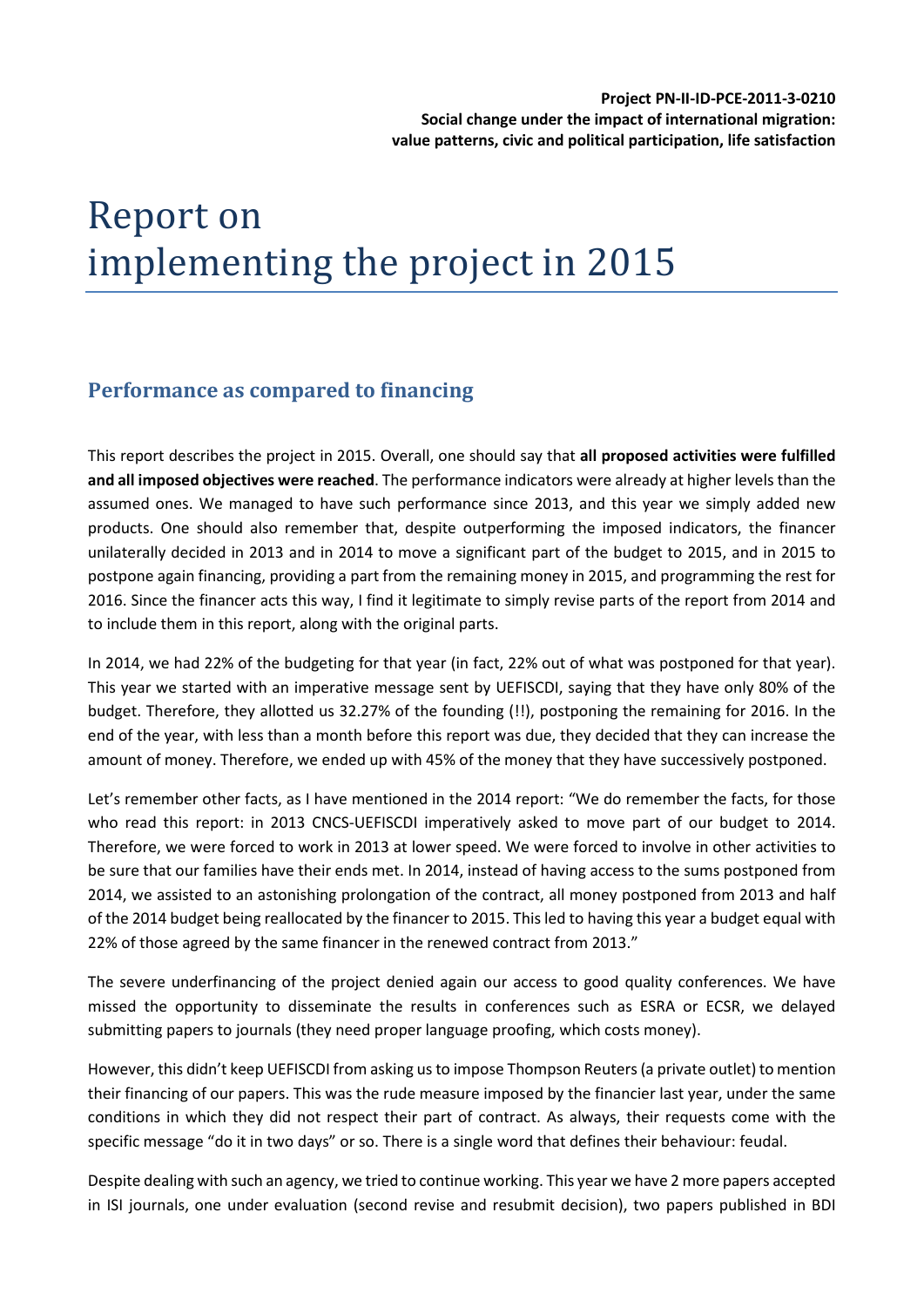journals. They complement two book chapters (international publishing houses). 20 presentations in conferences add to the balance sheet, most of them being in Romania, or invited speeches of the team members.

I should repeat from the report in 2014: "Even so, we have continued to publish, with a decent efficiency, but the activities in the project were at lower level than we would have wanted. To be clearer: in 2013 and in 2014, we have worked more than the financing, and as compared to the payment, we rocketed." The same applies to 2015.

The figures speak for us. The mentioned publications add to the 11 ISI papers, 8 BDI, 4 book chapters, 2 books that were accepted or published in 2011-2014. In the same period, we have delivered 38 presentations in conferences. The full list of publications is included on our internet site (we do not post conference presentations there, preferring to wait for their finalization in proper publications).

Several other papers are under preparation, including four articles that are likely to be submitted for publication these days.

# **Assumed objectives and performance indicators**

[Box 1](#page-1-0) describes the academic objectives of the whole project, while Table 1 includes the assumed indicators for 2015. As one may noticed, the task was to continue analysing the theme that we have proposed, and to focus on dissemination.

<span id="page-1-0"></span>**Box 1. Project's objectives**

(SO0) Does international migration contribute to the changing of European societies by increasing similarities between European countries, in terms of social values, participation, and life satisfaction, creating the context for better institutional integration?

(SO1) The first issue to be investigated is if migrants do change behaviours and value orientations, and how.

(SO2) The second part is to see if the presence of migrants does change the host society.

| <b>Objectives</b>     | <b>Activities</b>                                                                                                                                                        | <b>Results</b>                             |  |  |
|-----------------------|--------------------------------------------------------------------------------------------------------------------------------------------------------------------------|--------------------------------------------|--|--|
| 1. analyses for (SO0) | 1.1. data analysis and writing papers                                                                                                                                    |                                            |  |  |
|                       | 1.2 presenting results in conferences and submitting<br>papers to journals                                                                                               | 1. Conference<br>presentations<br>(minm 2) |  |  |
|                       | 1.3 supplementary analysis: political remittances,<br>circulation of cultures of life satisfaction and cultures of<br>civic participation due to international migration | 2. At least three<br>submitted papers      |  |  |
| 2. Dissemination      | 2.1. Maintaining the website                                                                                                                                             | 1. Updated site                            |  |  |

#### **Table 1. Plan of activities in 2015, according to the aditional contract imposed by CNCS-UEFISCDI in 2015**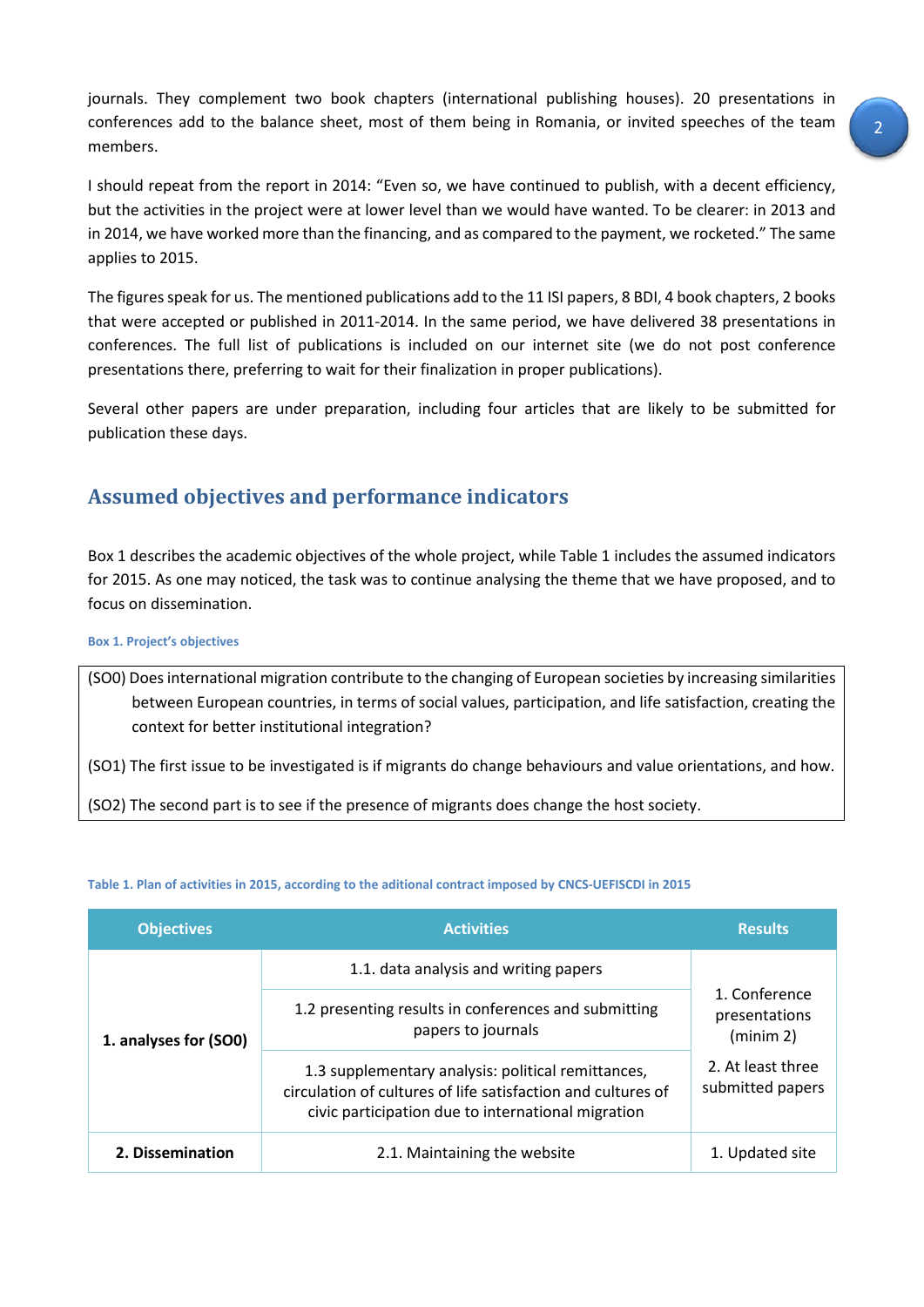## **2015: Results, outcomes, findings**

We have two main directions in which we follow changes in European societies due to migration: on one hand, we look at whether migrants change due to migration. On the other hand, we investigate the changes in host societies due to migration. Starting with 2014, we have expanded the scope of the research, and we also look at the change of stayers, that is the change of the societies of origin. In this later respect, we consider Romania as our case study. The three streams of research allow us to assess if European societies can be more similar under the impact of international migration.

We look at these three directions through the lenses of various fields, including life satisfaction, political behaviour, civic participation, various social values.

Let usinspect each of the directions, mentioning how the fields were considered in 2015 within the respective direction. In the end, I will describe the contributions to understanding each field, independent of the impact of migration.

#### *Changing migrants*

This direction was mainly covered in the previous years. In 2015, we have published a paper on changing confidence in institutions when exposed to a different culture of political trust (Voicu& Tufiș, 2015). Our argument, also empirically tested, is that facing a different culture of confidence in institutions, international migrants slightly change, adopt parts of it, internalizing them as personal values, to mix with the values internalized during early socialization. This is crucial for changing the host societies: if such assimilation process would not occur, a fragmented society would result. On the other hand, since initial values and political trust do not disappear, mangled by the host's culture and norms, migrants bring diversity to the host society, and this may be a source for change.

On the other hand, we have reported upon changes in identity during outmigration and post-return migration (Deliu, 2015). The argument is mixed. On one hand, it became clear that identity tends to change in the host society. Second, there is a change to be addressed in the following section – international migrants change in the host society. If they return, they tend to change the society of origin as well.

One of the papers that we have in progress (Vasile & Voicu, 2015), discusses changes in life satisfaction. It looks like the city of destination plays an important role in shaping the satisfaction of international migrant, but its impact depends on the one given by the city of origin. Therefore, life satisfaction is not only dependent on the double-contextuality given by the transnational situation of immigrants, but also by the dipole given by the two mentioned localities. This would be a supplementary constraint to be considered in the impact of migration on changing cities, people, and societies.

#### *Changing the host societies*

The host society changes at once due to the incoming population of immigrants, to changes of the natives, and to structural changes. The first such transformations were already addressed in the previous section. The second ones are the subject of research to be carried out in 2016. The last ones are not part of our focus.

#### *Changing the society of origin*

Since return migrants live in their society of origin, and they return with different identity frameworks (for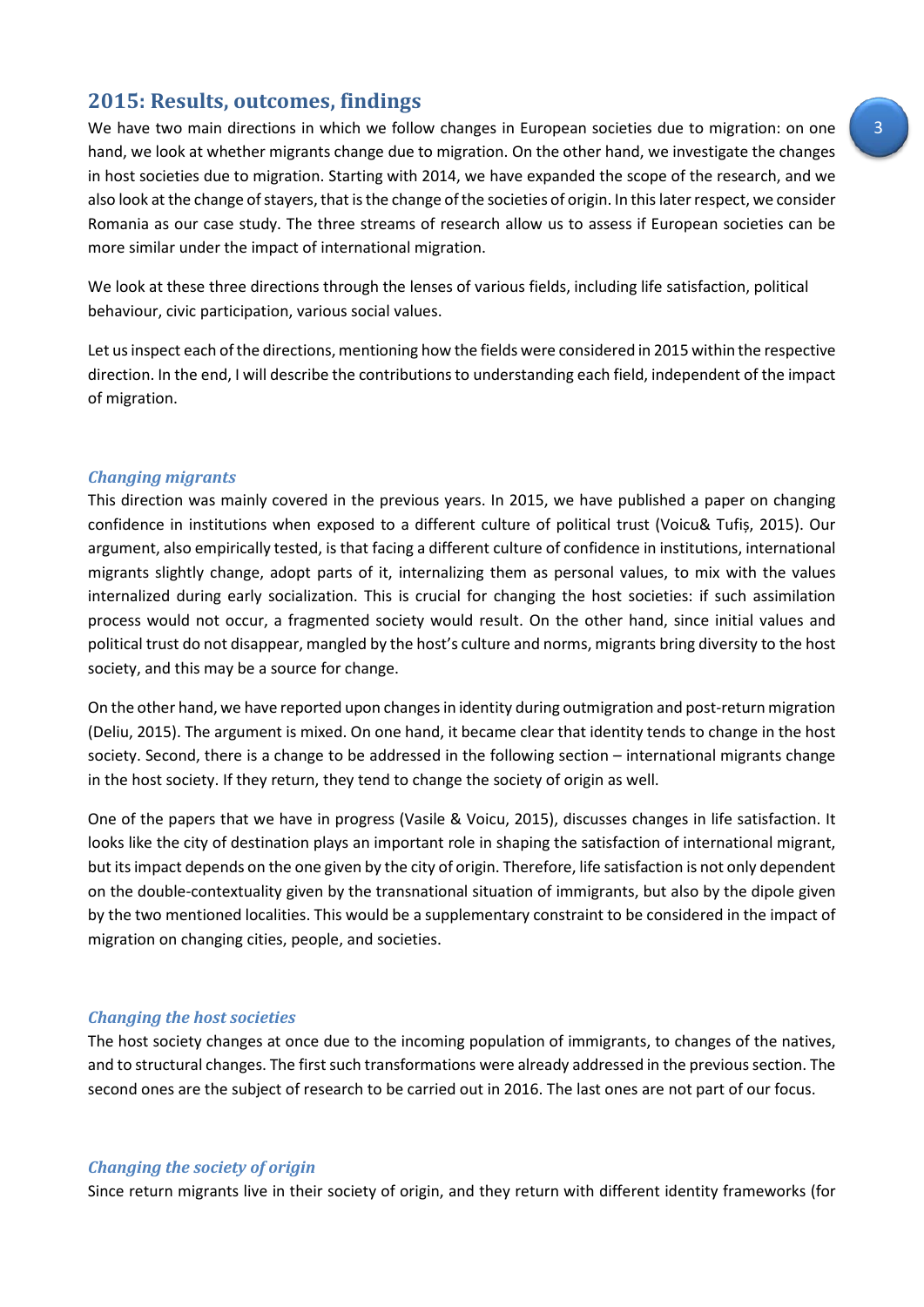instance the ethnic identification may switch to citizenship-related one, in the case of Roma population, as we report – Deliu, conference paper). The situation may be similar with respect to gender (also a conference paper by Deliu).

Another paper ready for submission to journals and presented in various conferences (Voicu, 2015) deals with the change of returning migrants with respect to civic participation. It is been shown that both returnees and stayers in mediated exposure to foreign cultures are likely to change their likelihood to involve in protest action. The conclusion does not hold water when it comes to civic involvement.

Similar approaches were undertaken with respect to social solidarity (Rusu & Croitoru – conference paper).

We have also considered the way in which legislation changes in order to address outmigration issues. The presentations by Șerban, as well as by Șerban & Croitoru, answer this issue.

## *Preparatory papers and presentations*

Several preparatory papers were preliminary studies for the above mentioned outputs or for future ones. Claudiu Tufiș's presentation on protest movements is related to Bogdan Voicu's discussion if involvement in protest action depends on migration experience. Voicu & Voicu's paper address the topic of gender values, to be latter discus in relation to migration by Alexandra Deliu. Comșa and Gheorghiță address the issue of turnout, to be later refined in the discussion upon the impact of migration on turnout, by Radu & Voicu. Etc.

## **2014: Fulfilling the performance indicators**

We have assumed, through the contract, for this year, to deliver a minimum of 2 conference presentations, and to submit 3 papers (see Table 1 in the previous pages). Table 2 summarize the main products, to be presented in detail in the Annex, and depicts how we have achieved the goals. Not only have we submitted papers, but they were accepted and published in good-quality journals. And their number is higher than planned. The same happens with the presentations.

|                                                               |                                | <b>Papers</b> |                | <b>Books in</b> | <b>Book chapters</b>             |       | <b>Conferences</b> |                        |                   |
|---------------------------------------------------------------|--------------------------------|---------------|----------------|-----------------|----------------------------------|-------|--------------------|------------------------|-------------------|
|                                                               |                                |               | <b>BDI</b>     | Romania         | <b>Outside</b><br><b>Romania</b> | In RO | <b>ISI</b>         | Non-ISI,<br>outside RO | Non-ISI,<br>in RO |
| In<br>2013                                                    | Published & accepted           |               | $\overline{2}$ |                 |                                  |       | 1                  |                        |                   |
|                                                               | Conditionally accepted         |               |                |                 |                                  |       |                    |                        |                   |
|                                                               | Under review                   | 1             |                |                 |                                  |       |                    |                        |                   |
|                                                               | About to be submitted          | 4             |                |                 |                                  |       |                    |                        |                   |
|                                                               | <b>Total 2015</b>              |               | $\overline{2}$ |                 |                                  |       | 4                  |                        | 12                |
|                                                               | Total public. +accept. in 2015 |               |                |                 |                                  |       |                    | 4                      |                   |
| TOTAL IN 2011-2014                                            |                                | 11            | 8              | $\mathcal{P}$   |                                  |       | 14                 | 14                     | 10                |
| <b>TOTAL PROJECT 2011-2015</b><br>(only published + accepted) |                                | 13            | 10             | $\overline{2}$  | 2                                | 2     | 18                 | 18                     | 22                |

#### **Table 2. Products in 2014**

# **2015: Vulgarization**

2015 includes a few vulgarization actions. First, there is the permanent feeding with announcement of the project' website and its Facebook counterpart. We had at least one post monthly, which, putting it simply,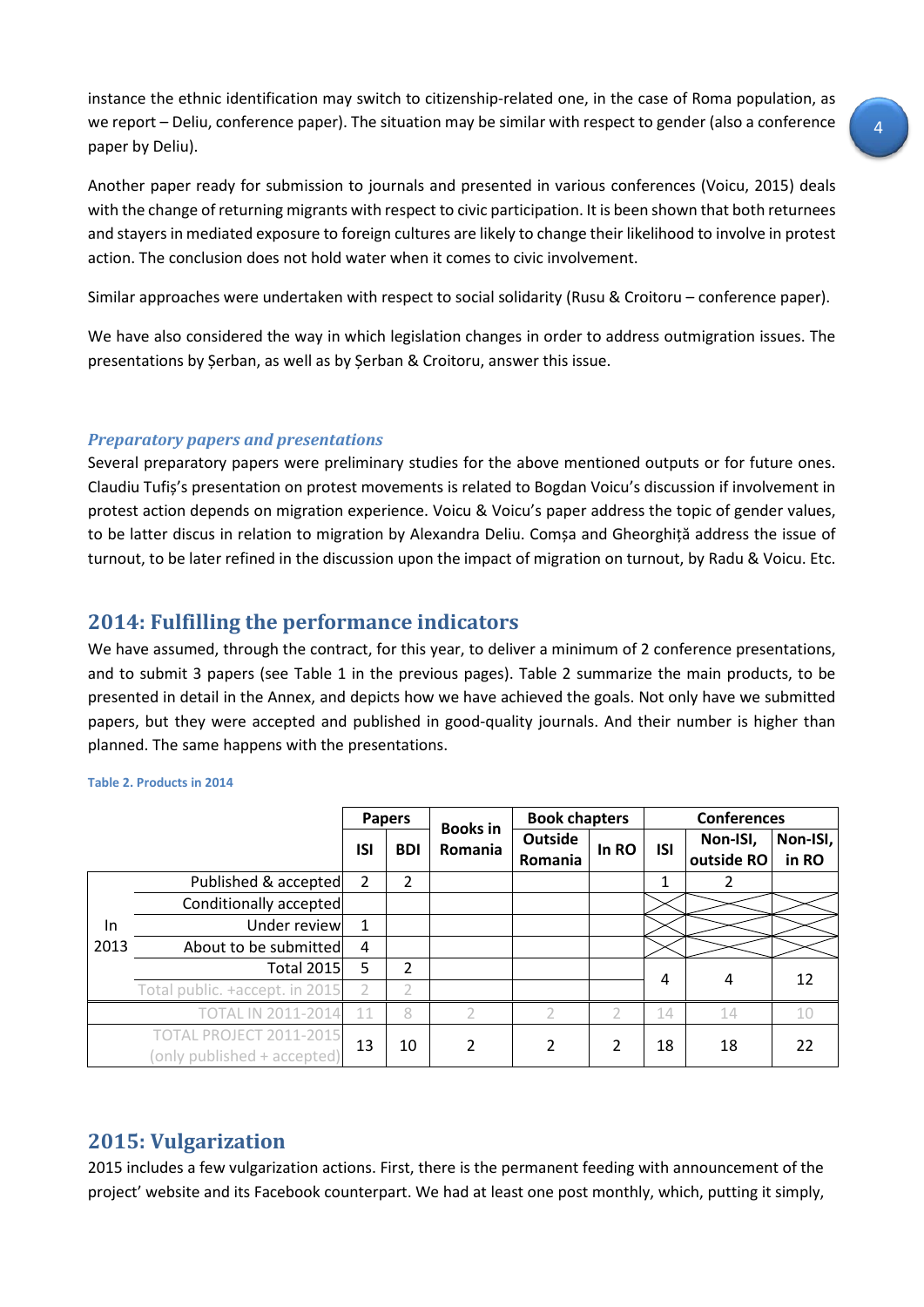are tangible results for the project. Several interventions are to be found in the media, being included in media such as: *Regard*, *Dilema veche*, imigranti.ro, totb.ro, romaniacurata.ro, *Adevărul*, șamd. A Newsletter was issued by Alexandra Deliu on our website in February, to complete the series.

# **Conclusion**

There is no meaning in having another conclusion, other than repeating the last phrase in the 2013 and in the 2014 reports:

*"In 2014, it will be tough, if not impossible, to motivate the team to work in the absence of the financial incentives included in the contract (including the ones postponed from 2013) and well-deserved considering the current productivity."*

# **Annex: list of publications and conferences in 2015**

## **Publications**

## *ISI papers (accepted)*

- 1. Bogdan Voicu & Claudiu D. Tufiș. 2015. Migrating trust. Contextual determinants of international migrants' confidence in political institutions, *European Political Science Review.*
- 2. Mircea Comșa, Andrei Gheorghiță. 2015. 'Many', 'half' or 'one out of two'? Assessing the effectiveness of counter-biasing techniques in reducing self-reported turnout, *Revista de Cercetare și Intervenție Socială*.

## *ISI papers (under evaluation)*

1. Mălina Voicu, Bogdan Voicu. XXXXXXXXXXXXXXXXXXXXXXXX, under review by *YYYYYYYYYYYYYYYYY*. (decision: revise and resubmit)

## *BDI articles (published)*

- 1. Alexandra Deliu. 2015. Community Frames of Migration. The Path from Seaca to Spain, *Social Change Review* 13(1): 29-54.
- 2. Bogdan Voicu and Ingvill C. Mochmann. 2014. Social Trust and Children Born of War, *Social Change Review* 12(1): 161-184.

## Book chapters

- 1. Horațiu M. Rusu (2015) Soziale Solidarität in Rumänien–über Solidaritätshandlungen în Sagebiel, J., A. Muntean și B. Sagebiel (eds.) *Zivilgesellschaft und Soziale Arbeit: Herausforderungen und Perspektiven an die Arbeit im Gemeinwesen in Rumänien und Deutschlan*d. AG SPAK Bücher, pp. 61-85.
- 2. Mircea Comșa, & Claudiu Tufiș,. (2016). Reassessing the effect of economic conditions on support for democracy: Evidence from the 2009-2013 Romanian Election Study panel. In Mălina Voicu, Ingvill C. Mochmann, Hermann Dülmer, eds., *Values, Economic Crisis and Democracy*, Routledge.

## **Conferences**

*ISI*

1. Alexandra Deliu, Ionuț Anghel. Searching for a better life. Migrants' accounts on change and life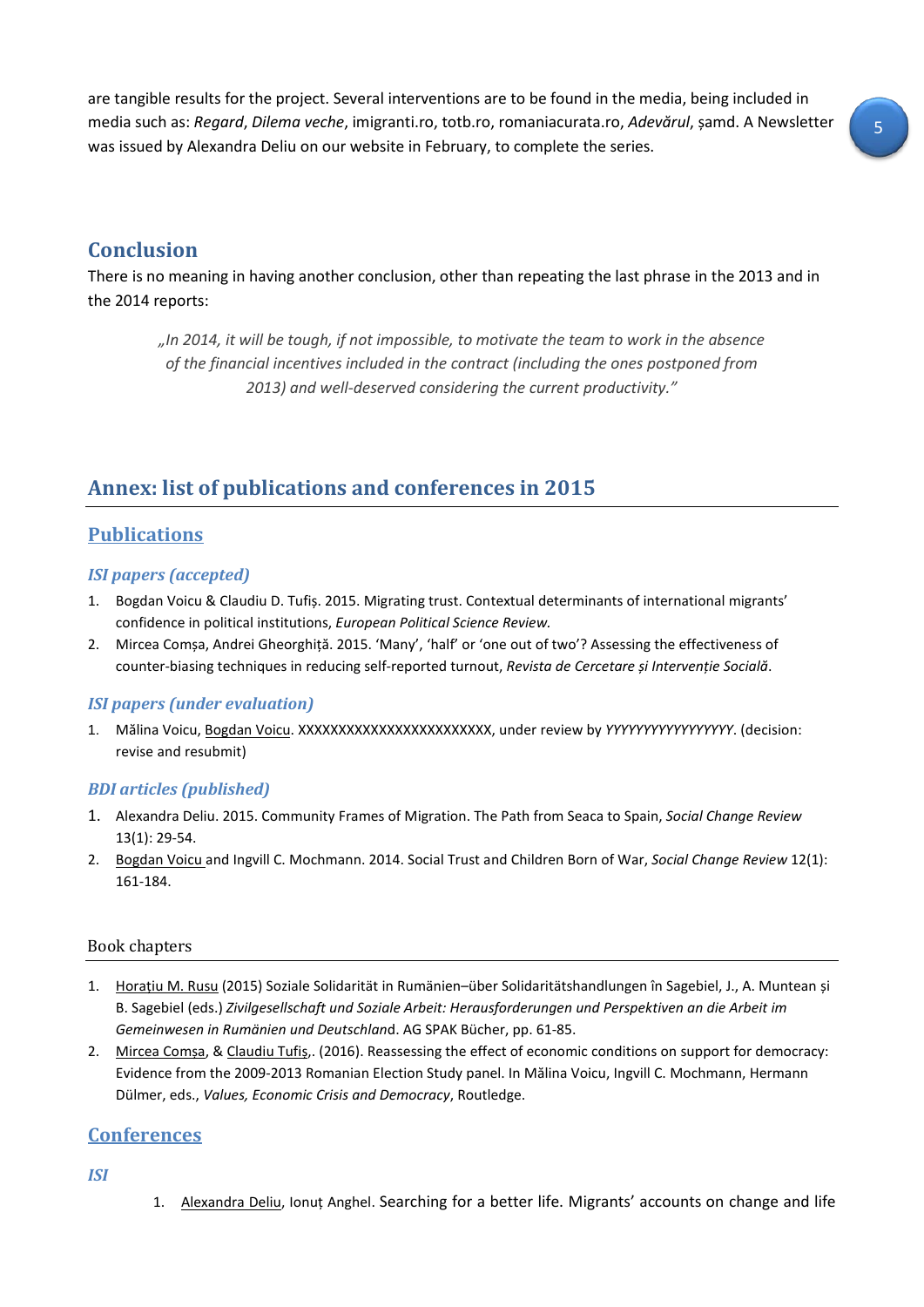satisfaction, *The 12th Conference of the European Sociological Association*, Praga 2015.

- 2. Andrei Gheorghiță, & Mircea Comșa. 2015. Leader characteristics and the personalization of electoral politics in Central and Eastern European democracies. *The 5th Annual Conference of the European Political Science Association*, Vienna, June 25-27, 2015.
- 3. Andrei Gheorghiță, & Mircea Comșa. 2015. The personalization of electoral politics and leader characteristics in the Eastern post-communist bloc. *The 12th Conference of the European Sociological Association*, Praga 2015.
- 4. Monica Șerban, Paula Tufiș. Migrant parents and school achievement of left-behind children, *12th Conference of the European Sociological Association,* Prague, Czeck Republic, 25-28 August

#### *Non-ISI*

- 5. Alexandra Deliu. Discourse, distance and shifting boundaries. International migration and identity construction, *EdiSo 2015 - Discourses and Societies on the Move*, Coimbra, Portugalia, 18-20.06.2015
- 6. Alexandra Deliu. Gender, everyday life and shifting boundaries. A feminine perspective on the migration experience, *Conferința Națională a SSR și Colocviul Internațional de Științe Sociale și ale Comunicării ACUM 2015*, Brașov, 19-21.11.2015
- 7. Andrei Gheorghiță, & Mircea Comșa. 2015. Caracteristici ale liderilor și personalizarea politicii electorale în democrațiile Europei Centrale și de Est. *Conferința Națională a SSR și Colocviul Internațional de Științe Sociale și ale Comunicării ACUM*, Brașov, 2015-11-19.
- 8. Bogdan Voicu, Monica Șerban. Attitudes Towards Emigration. A Quantitative Approach, *HSE Summer School*, Voronovo, 3 August 2015.
- 9. Bogdan Voicu, Monica Șerban. Attitudes Towards Emigration. A Quantitative Approach, *Quality of Life: a Challenge for Social Policy. Celebrating the 25th anniversary of the Research Institute for Quality of Life*, București, 23-25.04.2015.
- 10. Bogdan Voicu. 2015. Exit polls and the Romanian presidential elections, 2009 & 2014. The surprinsing failure to provide transparency, *Sondajele sociologice în campaniile electorale - percepere mediatică și evitarea manipulărilor* 19 – 22 februarie 2015, Universitatea de Stat din Chișinău.
- 11. Bogdan Voicu. Remitting civic participation. Are sending countries changing due to mediated exposure and contagion? *ISA RC 47 Regional Conference Social Movements in Central and Eastern Europe*, May 11- 12, 2015 University of Bucharest.
- 12. Bogdan Voicu. Remitting civic participation. Are sending countries changing due to mediated exposure and contagion? *The Third Annual Conference of the Institute for East and Southeast European Studies (IOS, Re-gensburg) "Migration in and out of East and Southeast Europe: Values, Networks, Well-Being", July 2-4, 2015*.
- 13. Bogdan Voicu. Remitting civic participation. Are sending countries changing due to mediated exposure and contagion? *SCOPE conference, University of Bucharest, Department of Political Science, May 8-10, 2015*.
- 14. Claudiu Tufiș. Becoming Citizens: The Coagulation of Grassroots Movements in Post-Accession Romania, *Effects of elections in CEE countries on EU governance organized by Central European University, Center for EU Enlargement Studies*, Budapesta, Ungaria, 30.11.2015.
- 15. Horațiu Rusu, Alin Croitoru. Solidaritate intergenerațională și migrație de revenire în România, *Conferința Națională a SSR și Colocviul Internațional de Științe Sociale și ale Comunicării ACUM 2015*, Brașov, 19- 21.11.2015
- 16. Marian Vasile, Bogdan Voicu. City scale, social capital and life satisfaction, *Conferința Națională a SSR și Colocviul Internațional de Științe Sociale și ale Comunicării ACUM 2015*, Brașov, 19-21.11.2015
- 17. Marian Vasile. Health, healthy lifestyles and health behavior change theories. A critical review, *Quality of Life: a Challenge for Social Policy. Celebrating the 25th anniversary of the Research Institute for Quality of Life*, București, 23-25.04.2015.
- 18. Monica Serban, Alin Croitoru. Building a system to manage the outflow of contract migrant workers in the case of Romania, *International Workshop Migrant workers in the agriculture sector. Trajectories, circularity and rights. A comparative perspective*, 3-4.12.2015
- 19. Monica Șerban, Paula Tufiș. Migrant parents and school achievement of left-behind children, *International Conference Migration Processes: Migrants' adjustment and integration issues*, Stavropol-Arkhyz, Rusia, 16-19.10.2015
- 20. Monica Șerban. What are migration policies from origin country perspective? An exercise on Romanian case, *VII International and Practical Conference "The Role of Labor Migration on the Social-Economic and Demographic Development of Sending and Receiving Countries"*, Moscova, Rusia, 13-14.10.2015